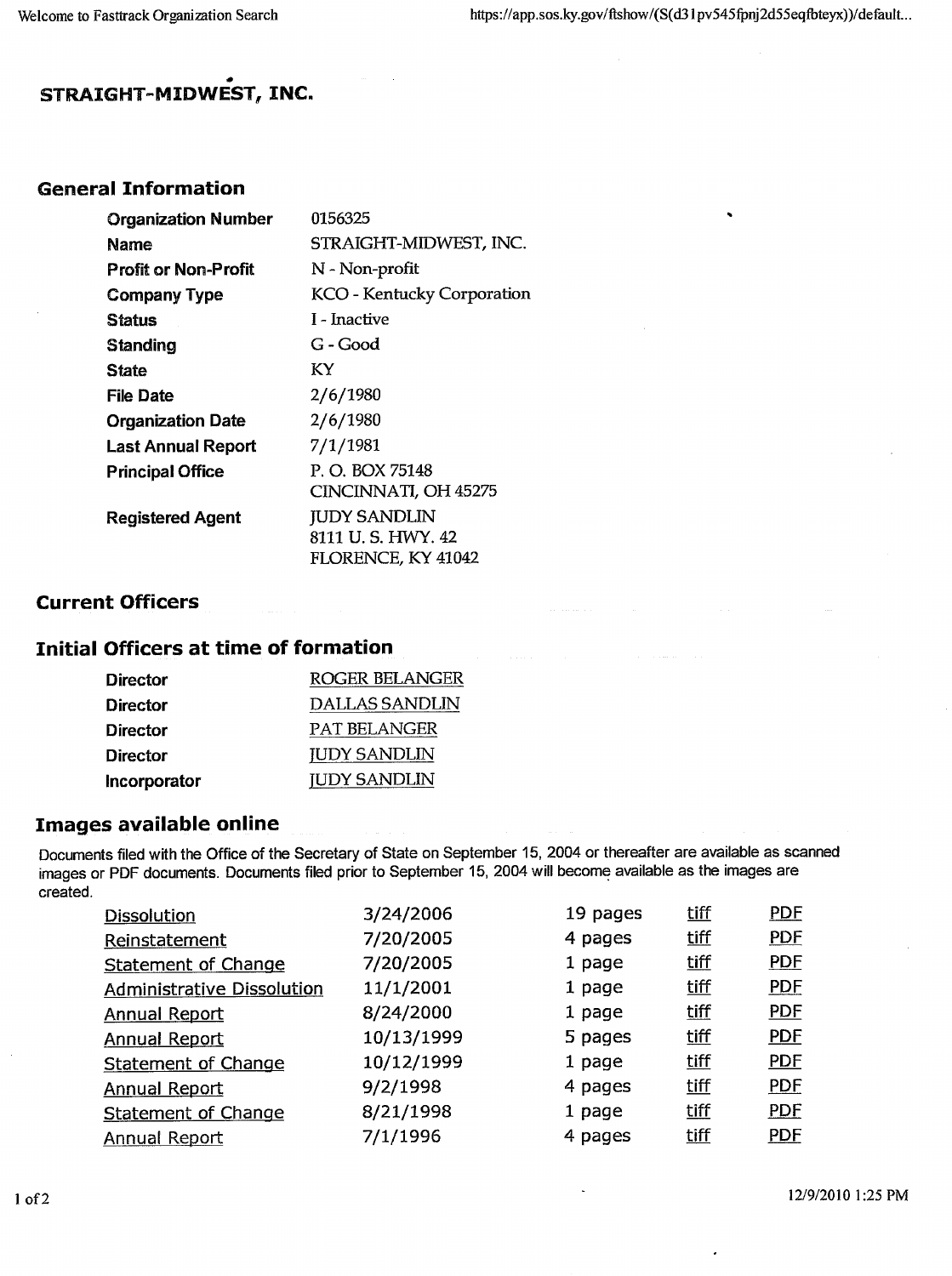| Statement of Change  | 9/6/1995 | 1 page  | <u>tiff</u> | <b>PDF</b> |
|----------------------|----------|---------|-------------|------------|
| Annual Report        | 7/1/1994 | 3 pages | tiff        | <u>PDF</u> |
| <b>Annual Report</b> | 7/1/1992 | 3 pages | <u>tiff</u> | <u>PDF</u> |

### **Assumed Names**

| <b>Activity History</b>                         |                  |                       |                                                                                   |  |  |
|-------------------------------------------------|------------------|-----------------------|-----------------------------------------------------------------------------------|--|--|
| Filing                                          | <b>File Date</b> | <b>Effective Date</b> | <b>Org. Referenced</b>                                                            |  |  |
| Amendment subsequent name                       | 5/13/1981        | 5/13/1981             | <b>TRI-STATE DRUG</b><br><b>REHABILITATION</b><br>AND COUNSELING<br>PROGRAM, INC. |  |  |
| Amendment - Miscellaneous amendments 11/26/1980 |                  | 11/26/1980            |                                                                                   |  |  |

# **Microfilmed Images**

 $\overline{\phantom{a}}$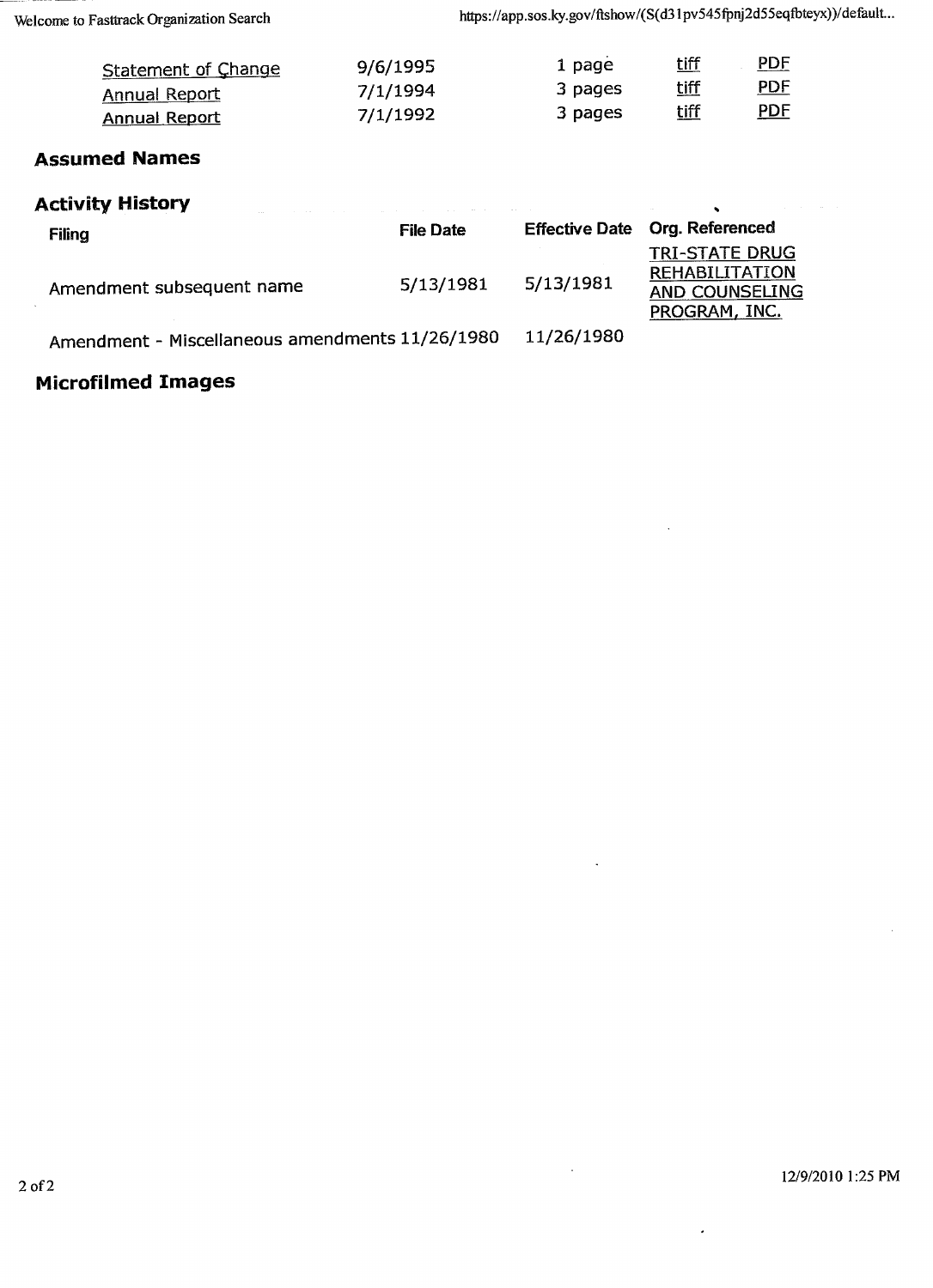# **TRI-STATE DRUG REHABILITATION AND COUNSELING PROGRAM, INC.**

### General Information

| <b>Organization Number</b><br><b>Name</b> | 0156325<br>TRI-STATE DRUG REHABILITATION AND COUNSELING<br>PROGRAM, INC.              |
|-------------------------------------------|---------------------------------------------------------------------------------------|
| <b>Profit or Non-Profit</b>               | N - Non-profit                                                                        |
| <b>Company Type</b>                       | <b>KCO - Kentucky Corporation</b>                                                     |
| <b>Status</b>                             | I - Inactive                                                                          |
| <b>Standing</b>                           | G - Good                                                                              |
| <b>State</b>                              | KY.                                                                                   |
| <b>File Date</b>                          | 2/6/1980                                                                              |
| <b>Organization Date</b>                  | 2/6/1980                                                                              |
| <b>Last Annual Report</b>                 | 7/20/2005                                                                             |
| <b>Principal Office</b>                   | 6070 BRANCH HILL GUINEA PIKE<br>MILFORD, OH 45150-2220                                |
| <b>Registered Agent</b>                   | FBT LLC<br><b>400 WEST MARKET STREET</b><br>32ND FLOOR<br><b>LOUISVILLE, KY 40202</b> |

#### **Current Officers**

| President             | Joan P. Lauch      |
|-----------------------|--------------------|
| <b>Vice President</b> | <b>Cathy Leahy</b> |
| <b>Secretary</b>      | John Williams      |
| <b>Treasurer</b>      | Thomas L. Plaut    |
| <b>Director</b>       | Joan P. Lauch      |
| Director              | <b>Cathy Leahy</b> |
| Director              | John Williams      |

### **Initial Officers at time of formation**

| Director     | <b>ROGER BELANGER</b> |
|--------------|-----------------------|
| Director     | <b>DALLAS SANDLIN</b> |
| Director     | PAT BELANGER          |
| Director     | <b>JUDY SANDLIN</b>   |
| Incorporator | <b>JUDY SANDLIN</b>   |

### **Images available online**

Documents filed with the Office of the Secretary of State on September 15, 2004 or thereafter are available as scanned images or PDF documents. Documents filed prior to September 15, 2004 will become available as the images are rnayca c

| <u>Dissolution</u> | 3/24/2006 | 19 pages | <u>tiff</u> | <b>PDF</b> |
|--------------------|-----------|----------|-------------|------------|
|                    |           |          |             |            |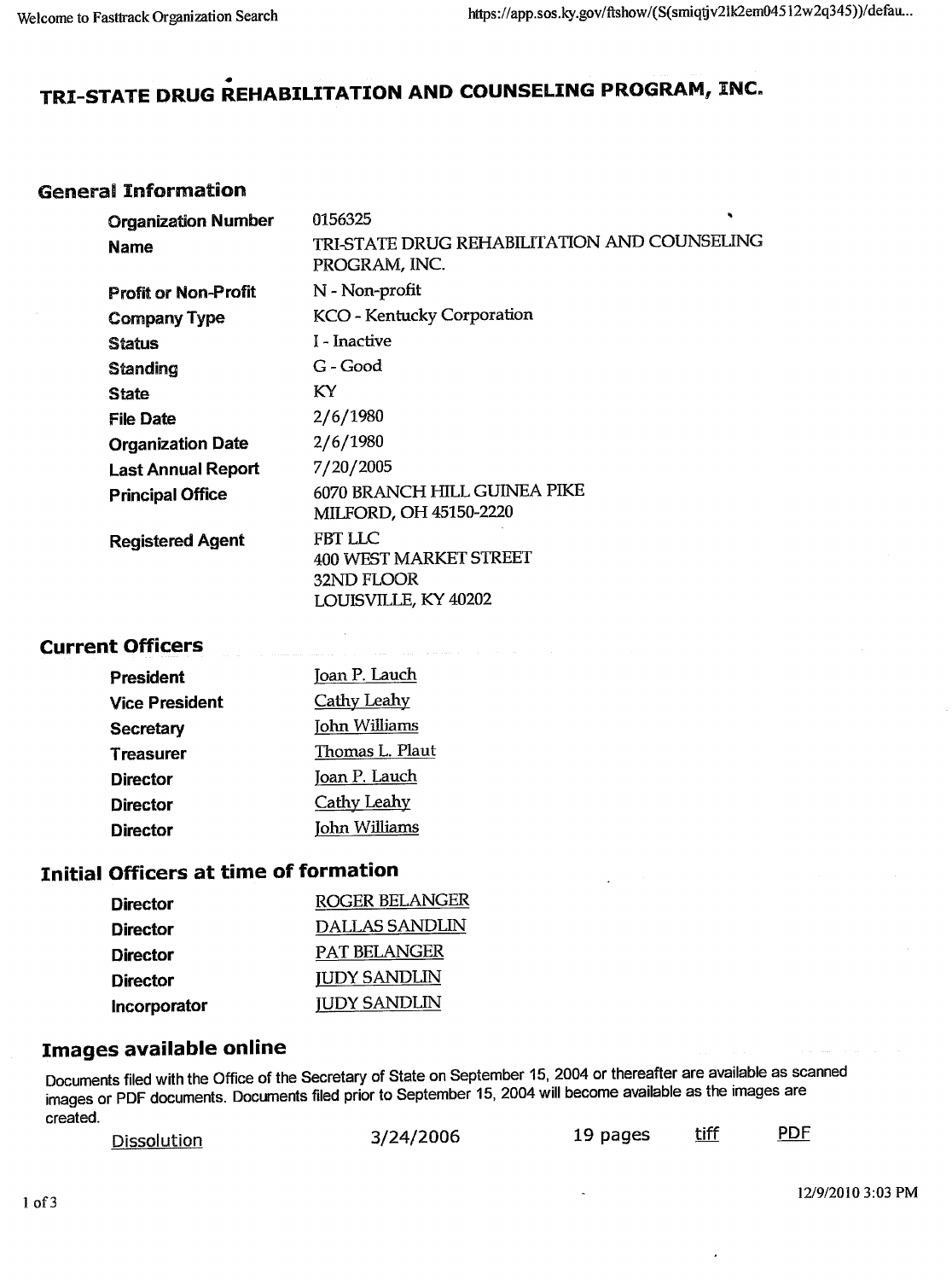|            |           |                              | <b>PDF</b>                 |
|------------|-----------|------------------------------|----------------------------|
|            |           |                              |                            |
| 7/20/2005  | 1 page    |                              | <b>PDF</b>                 |
| 11/1/2001  | 1 page    | <u>tiff</u>                  | <b>PDF</b>                 |
| 8/24/2000  | 1 page    | <u>tiff</u>                  | <b>PDF</b>                 |
| 10/13/1999 | 5 pages   | <u>tiff</u>                  | <b>PDF</b>                 |
| 10/12/1999 | 1 page    | tiff                         | <b>PDF</b>                 |
| 9/2/1998   | 4 pages   | tiff<br>$\ddot{\phantom{0}}$ | <b>PDF</b>                 |
| 8/21/1998  | 1 page    | <u>tiff</u>                  | <b>PDF</b>                 |
| 7/1/1996   | 4 pages   | tiff                         | <b>PDF</b>                 |
| 9/6/1995   | 1 page    | <u>tiff</u>                  | <b>PDE</b>                 |
| 7/1/1994   | 3 pages   | tiff                         | <b>PDF</b>                 |
| 7/1/1992   | 3 pages   | <u>tiff</u>                  | <b>PDF</b>                 |
|            | 7/20/2005 | 4 pages                      | <u>tiff</u><br><u>tiff</u> |

#### **Assumed Names**

#### **Activity History**

| <b>Filing</b>                              | <b>File Date</b>         | <b>Effective Date</b> | Org. Referenced           |
|--------------------------------------------|--------------------------|-----------------------|---------------------------|
| <b>Dissolution</b>                         | 3/24/2006<br>1:28:38 PM  | 3/24/2006             |                           |
| Registered agent address change            | 7/20/2005<br>10:55:17 AM | 7/20/2005             |                           |
| Principal office change                    | 7/20/2005<br>10:52:29 AM | 7/20/2005             |                           |
| Reinstatement                              | 7/20/2005<br>10:51:54 AM | 7/20/2005             |                           |
| Admin Dis. A. report not in                | 11/1/2001                | 11/1/2001             |                           |
| <b>Annual Report</b>                       | 6/23/2000                | 6/23/2000             |                           |
| Registered agent address change 10/12/1999 |                          | 10/12/1999            |                           |
| Annual Report                              | 7/28/1999                | 7/28/1999             |                           |
| Registered agent address change 8/21/1998  |                          | 8/21/1998             |                           |
| Annual Report                              | 8/3/1998                 | 8/3/1998              |                           |
| Registered agent address change 9/6/1995   |                          | 9/6/1995              |                           |
| Amendment previous name                    | 5/13/1981                | 5/13/1981             | STRAIGHT-MIDWEST,<br>INC. |

# **Microfilmed Images**

**Microfilm images are not available online. They can be ordered by faxing a Request For Corporate Documents to the Corporate Records Branch at 502-564-5687.**

| <b>Administrative Dissolution</b> | 11/1/2001  | 1 page  |
|-----------------------------------|------------|---------|
| Annual Report                     | 8/24/2000  | 1 page  |
| Annual Report                     | 10/13/1999 | 5 pages |
|                                   | 10/12/1999 | 1 page  |
| <b>Statement of Change</b>        | 9/2/1998   | 3 pages |
| Annual Report                     |            |         |
| <b>Statement of Change</b>        | 8/21/1998  | 1 page  |
| Annual Report                     | 7/1/1997   | 2 pages |